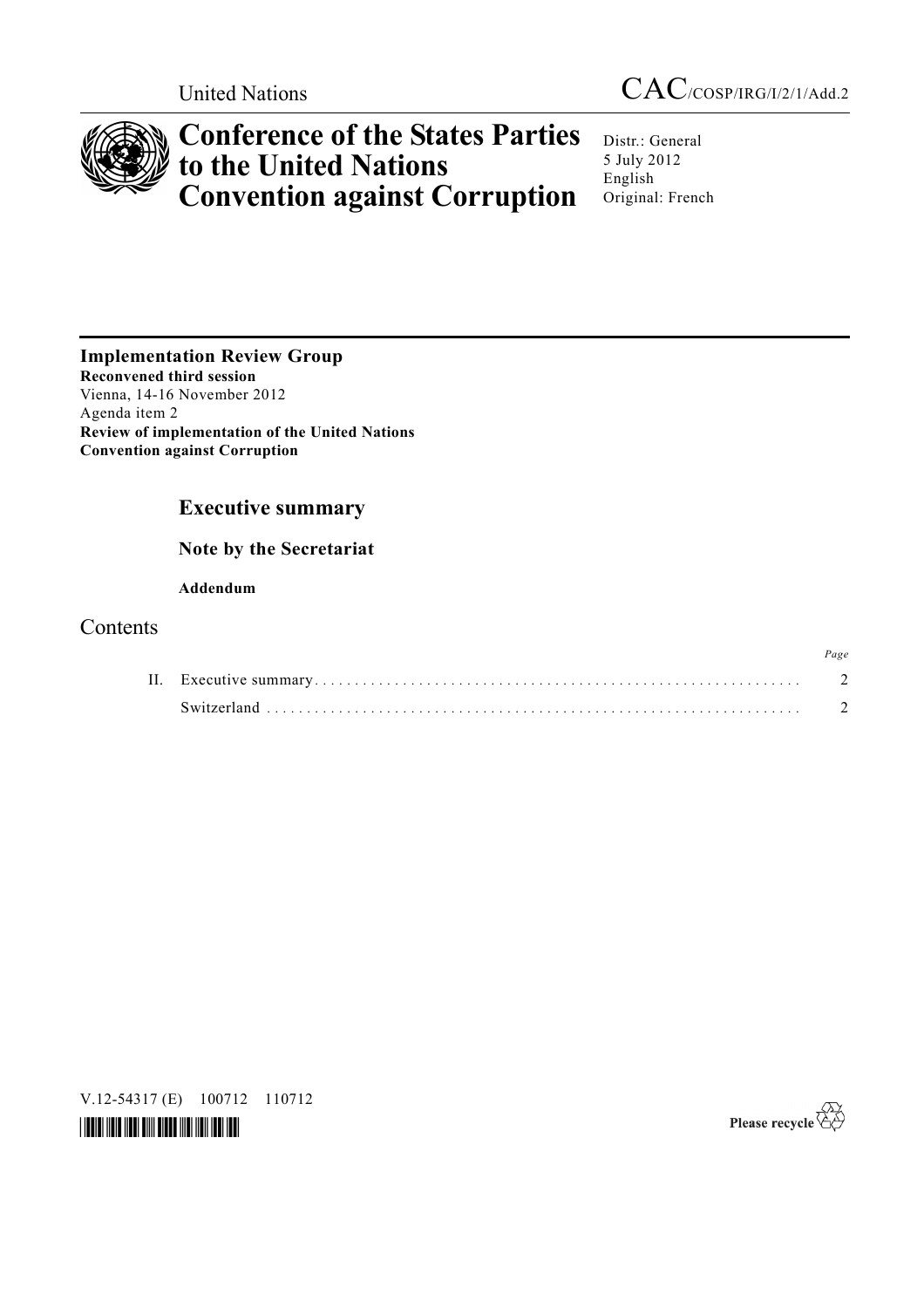# **II. Executive summary**

# **Switzerland**

# **1. Introduction**

# **1.1 The legal system of Switzerland**

Switzerland is a federal State, with 26 cantons. Each canton has its own constitution and legislation. Cantons exercise all the rights and prerogatives that are not vested in the federal State, the Confederation.

International treaties ratified by the Federal Council form an integral part of Swiss domestic law and are applicable from the time of their entry into force, without needing to be incorporated into the internal legal system through the adoption of a special law. The Federal Constitution requires the Confederation and the cantons to abide by international law, but that does not mean that international law takes precedence over domestic law in all circumstances. The Federal Supreme Court of Switzerland and the literature accept in principle the primacy of international over domestic law but admit some exceptions.

Switzerland signed the United Nations Convention against Corruption on 10 December 2003 and ratified it on 24 September 2009. The Convention entered into force on 24 October 2009.

Executive power rests with the Federal Council, a collegial Government composed of seven councillors elected by the Federal Parliament for four years. Legislative power is exercised by a bicameral parliament, composed of the Council of States and the National Council. The Federal Supreme Court is the country's highest judicial authority, guaranteeing the uniform interpretation and application of federal law and upholding the Federal Constitution.

Major reforms of criminal law have recently been introduced in Switzerland. The new Code of Criminal Procedure, in force since 1 January 2011, unified the procedural provisions existing at the cantonal and federal level. One feature of the new Code is the abolition of the powers of the examining magistrate. The Office of the Attorney-General is now in sole charge of conducting investigations and preliminary proceedings before the trial.

# **1.2 Overview of the anti-corruption legal and institutional framework**

Switzerland is a party to the Organization for Economic Cooperation and Development (OECD) Convention on Combating Bribery of Foreign Public Officials in International Business Transactions, the Council of Europe Criminal Law Convention on Corruption and the Additional Protocol to the Latter.

Internally, Switzerland has established the Interdepartmental (inter-ministerial) Working Group against Corruption. The Working Group is primarily active in the prevention of corruption and has no powers to engage in administrative enquiries or criminal investigations.

The Office of the Attorney-General is responsible for criminal prosecutions in the Confederation. Its mandate is to prosecute and investigate offences against the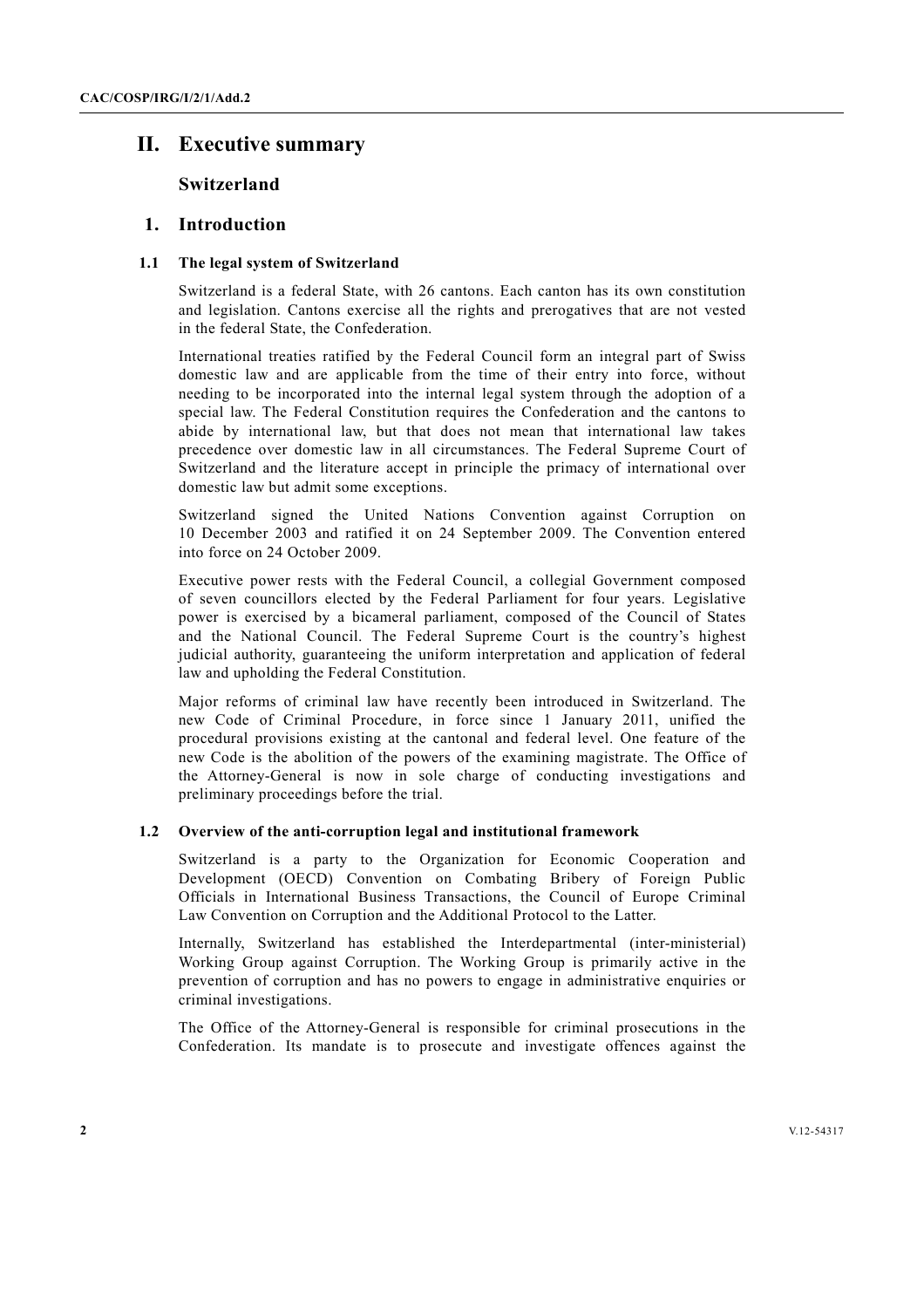federal government. It is also responsible for dealing with mutual legal assistance issues.

The Money-laundering Reporting Office plays a key role in the country's efforts to combat corruption. Acting as a financial intelligence unit, it collects and analyses suspicious facts reported by financial intermediaries and, where a suspicion is well-founded, forwards such information to the criminal prosecution authorities of the Confederation.

# **2. Implementation of chapters III and IV**

# **2.1 Criminalization and law enforcement (chapter III)**

## **2.1.1 Main findings and observations**

#### *Bribery offences; trading in influence (arts. 15, 16, 18 and 21)*

The Swiss Criminal Code criminalizes the offences covered by articles 15 and 16 of the Convention in terms that are broadly in line with the Convention. It is noted that the provisions on bribery aimed at inciting a national public official to perform an action that is not contrary to his or her duties do not cover all possible forms of undue advantage for a third party.

Although indirect bribery is not expressly criminalized, it is noted that the interpretation and application of the relevant domestic laws provide for the prosecution of bribery committed through intermediaries. Moreover, although Swiss law does not explicitly criminalize undue advantage granted to foreign public officials for conduct that does not constitute acts contrary to their duties, it may be considered consistent with the requirements of the Convention in that it fulfils the conditions of the interpretative notes on the scope of article 16, paragraph 1, of the Convention.

Bribery in the private sector is criminalized under Swiss law as an instance of unfair competition. Proceedings against alleged offenders may be initiated only following a complaint from a party entitled to institute civil proceedings, including competitors and the State. Switzerland is currently examining the advisability of eliminating the requirement of a prior complaint.

Switzerland has considered criminalizing trading in influence but eventually decided against this option, preferring to punish the acts covered by the Convention under the provisions on active and passive bribery, although these seem not to cover all cases of trading in influence. Switzerland has expressed its intention of reconsidering the possibility of criminalizing trading in influence directly and should be encouraged to do so.

# *Laundering of proceeds of crime; concealment (arts. 23 and 24)*

Swiss law criminalizes acts "aimed at obstructing the identification of the origin, the tracing or the seizure of assets that [the perpetrator] knew or should have presumed originated from a crime", that is, from an offence punishable with imprisonment for more than three years. Although the four offences set out in the Convention do not formally constitute part of Swiss law, all cases of money-laundering listed in the Convention are adequately covered under Swiss law and its implementation by the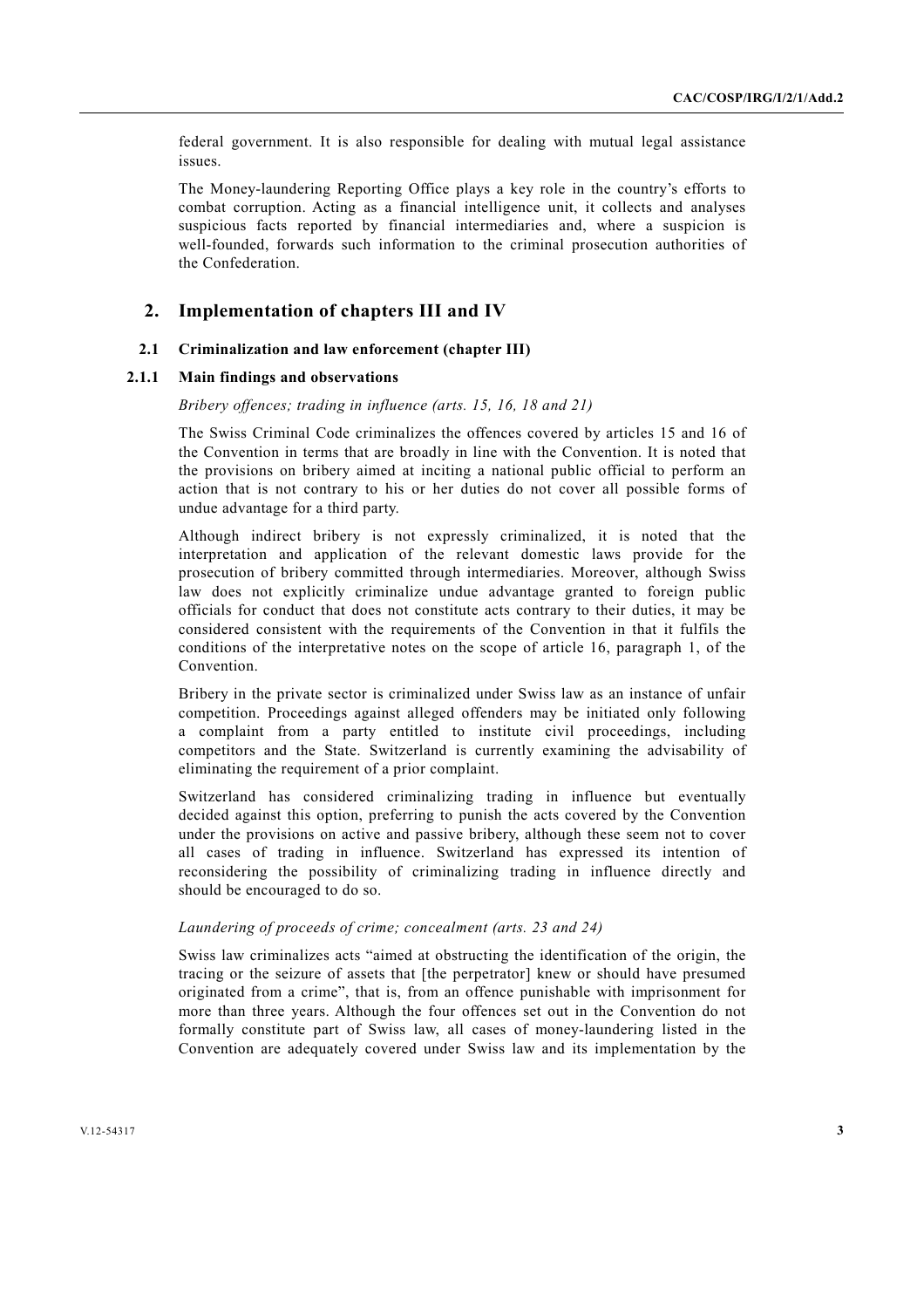courts. Under Swiss law, the perpetrator of the original offence may also be convicted of laundering the proceeds of his or her crime and money-laundering is also punishable when the offence was committed abroad, provided that it is also punishable in the State where it was committed.

Swiss criminal law punishes concealment when the goods concealed were acquired by means of an offence against property and also, in some cases, under the provisions on money-laundering.

#### *Embezzlement; abuse of functions; illicit enrichment (arts. 17, 19, 20 and 22)*

Embezzlement, misappropriation in the public sector, abuse of functions and embezzlement of property in the private sector are established as offences in a manner consistent with the provisions of the Convention. The provision criminalizing embezzlement in the private sector has wider application than article 22 of the Convention, in that its scope is not restricted to acts committed in the course of economic, financial or commercial activities.

Switzerland does not recognize the legal concept of illicit enrichment and does not criminalize an increase in wealth solely on the grounds that the public official concerned cannot justify it.

### *Obstruction of justice (art. 25)*

Although it does not include specific provisions on combating corruption, Swiss law provides for the prosecution of all the punishable acts listed in article 25 (a) of the Convention. The power to prosecute for instigation to false testimony or the other offences, persons using physical force, threats or intimidation meets the requirements of the Convention. Swiss criminal law has provisions effectively covering the acts listed in article 25 (b).

#### *Liability of legal persons (art. 26)*

Swiss law provides for the criminal liability of legal persons, but also applies civil and administrative measures against legal persons participating in offences established in accordance with the Convention. A company has subsidiary criminal liability for all crimes and offences when an offence cannot be attributed to a particular individual owing to an organizational failure in the company. In addition, a company carries the primary criminal responsibility for certain serious offences, including bribery of domestic or foreign public officials and money-laundering, regardless of the criminal liability of natural persons, if the company failed to take all reasonable and necessary organizational measures to prevent the offence.

#### *Participation and attempt (art. 27)*

Participation in an offence established in accordance with the Convention or the attempt to commit such offence is punishable under the general provisions of the Criminal Code. Acts preparatory for such offence are not punished under Swiss law.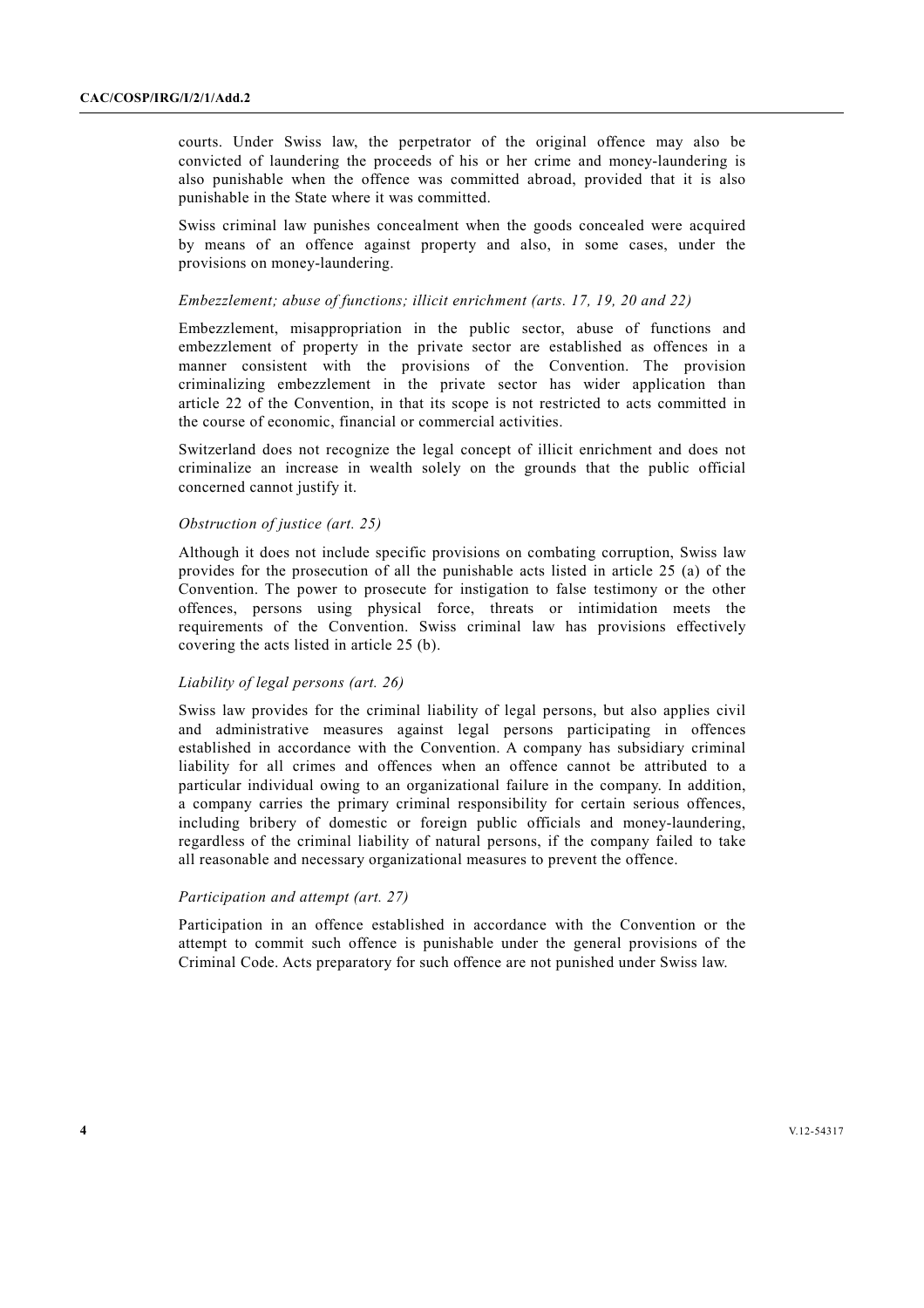*Prosecution, adjudication and sanctions; cooperation with law enforcement authorities (arts. 30 and 37)* 

Sanctions under Swiss law for offences established in accordance with the Convention appear to take account of the gravity of such offences.

Parliamentarians, members of the Federal Council and judges elected by Parliament enjoy relative immunity for actions relating to their functions or activities, but such immunity may be waived by Parliament. Authorization is required from the Federal Department of Justice and Police to prosecute federal employees for offences related to their activity or their office.

The practice of criminal prosecution in Switzerland is governed by the principle of the mandatory nature of prosecution. The limited and restrictive application of the principle of discretionary prosecution is also possible but depends solely on considerations of criminal law.

Non-custodial measures that may, under Swiss law, be imposed instead of pretrial detention are consistent with the Convention. Similarly, parole for convicted persons takes into account, among other considerations, the gravity of the offence.

Under the Confederation Personnel Act, a public official accused of corruptionrelated offences may be suspended with or without loss of salary. If the action taken proves to be unwarranted, the official is reinstated with all his or her rights. Public officials may also be dismissed in the event of a serious dereliction of their professional duties and, if convicted of corruption in the exercise of their duties, they may be disqualified from their professional activities for a period of between six months and five years.

Cooperation with the authorities by the accused is taken into account in Switzerland only as a mitigating circumstance at the stage of the determination of the sentence by a criminal court. Swiss law does not grant immunity from prosecution nor does it allow advance assurances of more favourable treatment.

#### *Protection of witnesses and reporting persons (arts. 32 and 33)*

Swiss legislation contains such measures as the provision of anonymity for a protected person involved in criminal proceedings or the alteration of his or her voice in the witness box. These measures may be ordered by the court or the Office of the Attorney-General. In addition, the new law on protection of witnesses outside the courtroom, which comes into force on 1 January 2013, provides for protection measures beyond the confines of the court, such as personal protection, temporary accommodation in a safe house, or an assumed identity.

Measures to protect reporting persons employed in the public sector are satisfactory. Switzerland has indicated that it is considering adopting measures to reinforce protection against abusive treatment for private sector employees who report information implicating their employers.

## *Freezing, seizure and confiscation; bank secrecy (arts. 31 and 40)*

Swiss criminal law permits the seizure, by order of the Office of the Attorney-General, or the confiscation, by court decision, of property and assets, in accordance with the provisions of article 31 of the Convention. The judge may order that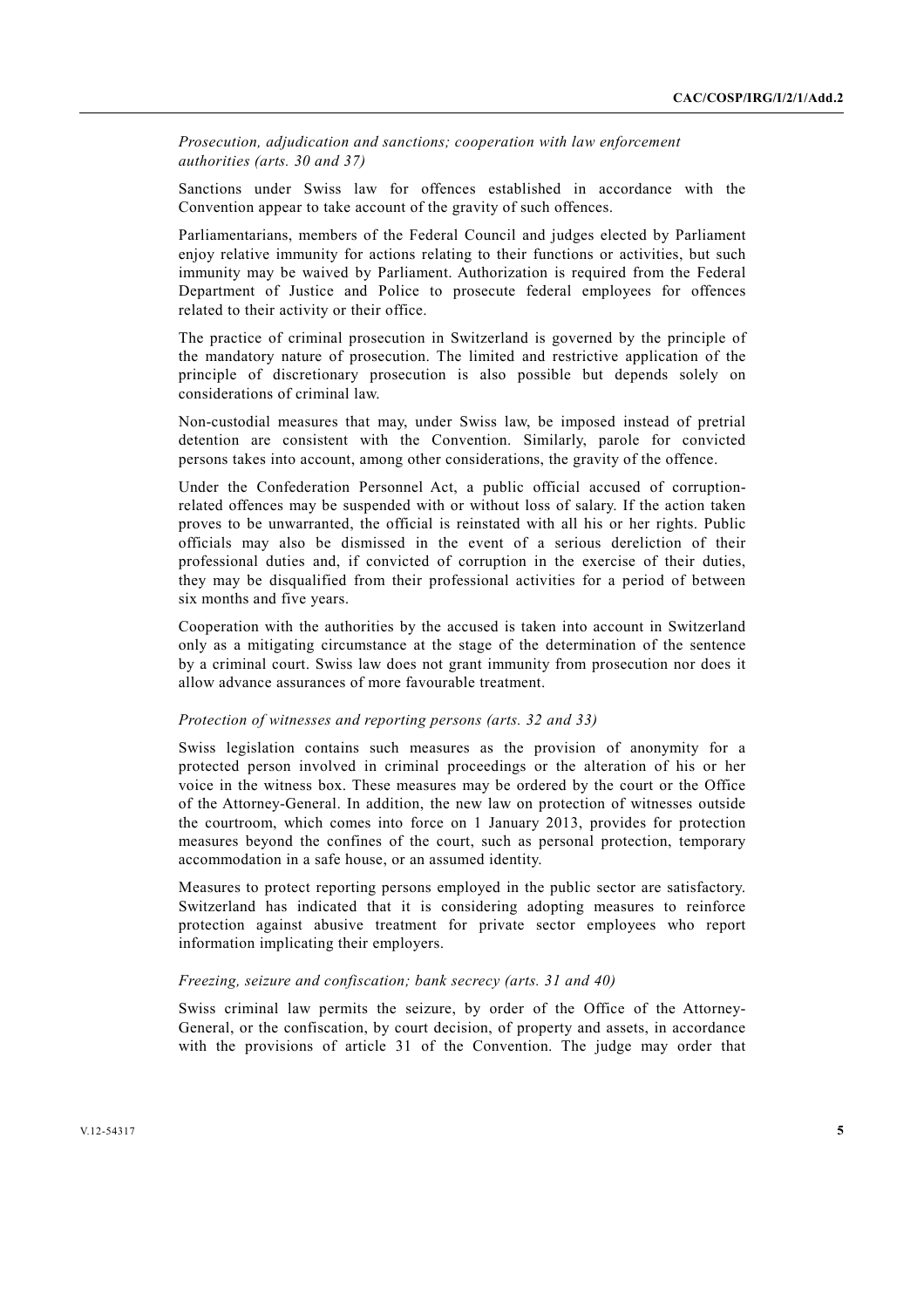property to be confiscated should be replaced by a claim for compensation lodged by the State for an equivalent amount, which would include, where applicable, the yield of the assets to be confiscated. The system set up for the administration of seized property provides, inter alia, for the power to invest the seized assets with, where appropriate, the endorsement of the Office of the Attorney-General.

Specific provisions of the Criminal Code (arts. 72 and 260 ter) provide that property and assets belonging to a person who has participated in or supported a criminal organization are presumed, until proved otherwise, to be held by that organization and therefore subject to confiscation. Moreover, the Federal Act on the Restitution of Assets Illicitly obtained by Politically Exposed Persons ("the Restitution of Illicit Assets Act"), in force since 1 February 2011, permits the confiscation, under certain conditions and despite the absence of a criminal conviction, of assets presumed to be illicitly obtained belonging to the persons concerned. Furthermore, under Swiss law, confiscation of assets belonging to a specific person is permitted, also without a conviction, under certain conditions.

The provisions of Swiss law on bank secrecy have been the subject of considerable discussion at the national and the international level. The confidential relationship between a bank and a customer falls within the scope of Article 13 of the Federal Constitution on respect for private and family life. However, bank secrecy can be lifted at the request of a judicial authority, where information or evidence is needed in a criminal case.

#### *Statute of limitations; criminal record (arts. 29 and 41)*

The statute of limitations under Swiss legislation of 15 years (for custodial sentences of more than three years) and seven years (or other punishments) for less serious offences is considered sufficiently long. However, Swiss legislation does not contain provisions on the extension or suspension of the statute of limitations where the alleged offender has evaded justice; the rules on the interruption and suspension of the statute of limitations were repealed because the system was deemed too complex. Instead, the statute of limitations was extended.

#### *Jurisdiction (art. 42)*

In general, the jurisdiction of Swiss courts is established in accordance with the provisions of the Convention. Swiss law recognizes the active and passive personality principle of jurisdiction.

# *Consequences of acts of corruption; compensation for damage (arts. 34 and 35)*

The consequences of acts of corruption and compensation for damage are governed by the general civil law rules on nullity of contracts and by contract law in a manner consistent with the requirements of the Convention.

#### *Specialized authorities and inter-agency coordination (arts. 36, 38 and 39)*

In Switzerland, a number of members of the Office of the Attorney-General specialize in combating corruption. The Office administers itself and has sufficient independence, reinforced by the appointment of the Federal Attorney-General by Parliament, and its resources appear to be adequate. The Office works closely with accountants and financial analysts.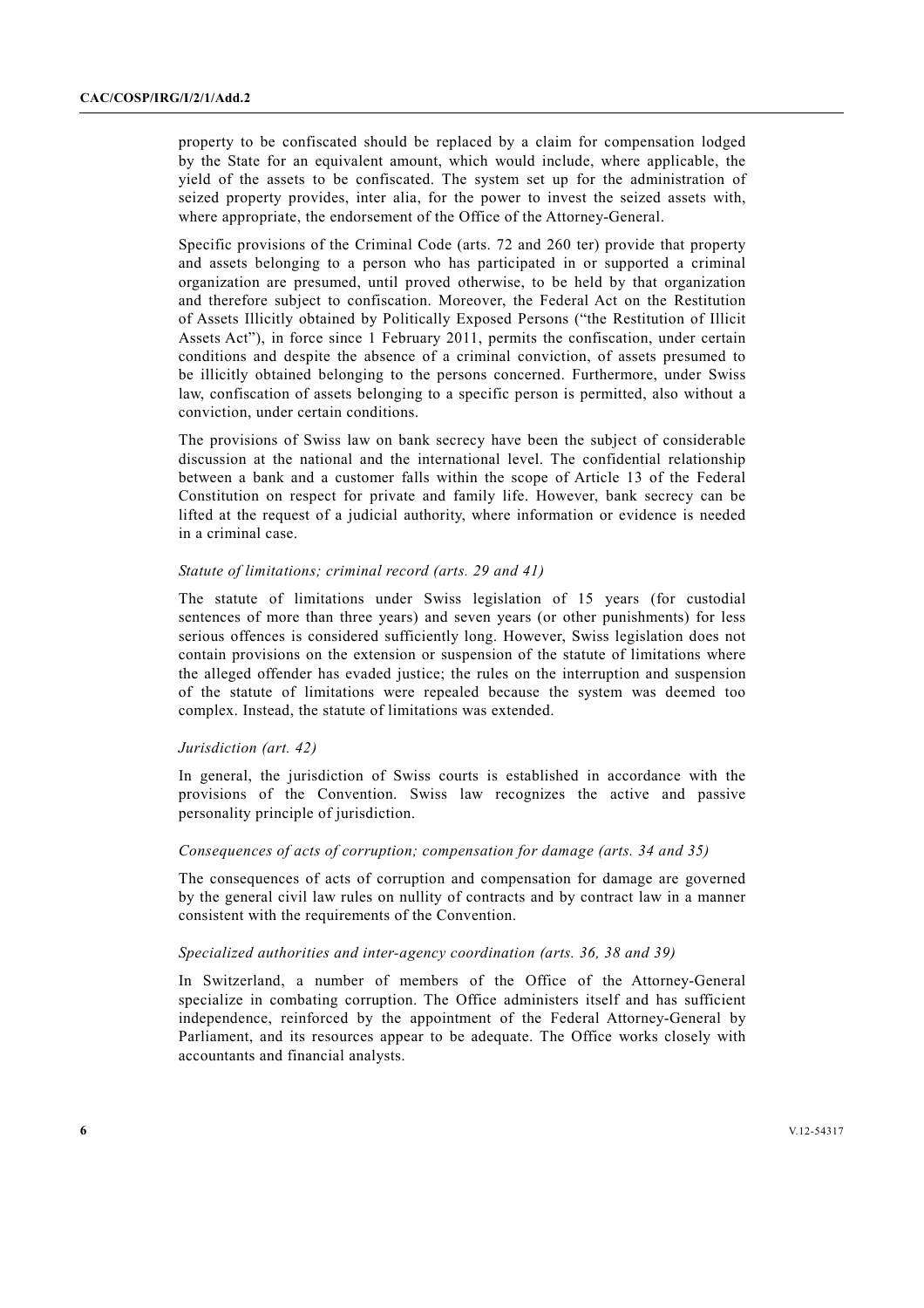Federal employees have an obligation to report to the prosecution authorities, to their superiors or to the Swiss Federal Audit Office any offence that is liable to prosecution without the need for a prior complaint of which they have become cognizant in the course of their duties. Also, very close cooperation was noted between the law enforcement authorities, the financial intelligence unit and financial institutions.

# **2.1.2 Successes and good practices**

- *Broad scope of the criminalization of bribery of foreign public officials and officials of public international organizations*. Swiss legislation goes beyond the requirements of the Convention by criminalizing this offence, even when the people concerned do not intend to obtain or retain business or other undue advantage in relation to the conduct of international business.
- *Mens rea of the offence of laundering the proceeds of crime and effectiveness of legislation*. The fact that the laundering of the proceeds of crime is criminalized not only when the alleged offender knew but also when he or she ought to have known that the assets laundered were the proceeds of crime should be noted as good practice. Also, the large number of prosecutions and convictions reported for the laundering of the proceeds of crime (over 1,000 convictions between 2003 and 2009) demonstrates the effectiveness of Swiss law in that regard. Similarly, the criminalization of self-laundering may also be noted as good practice.
- *Criminal liability of legal persons*. The fact that major companies are prosecuted and punished for acts of corruption demonstrates that the criminal liability of legal persons is a reality in Switzerland.
- *Measures to facilitate the confiscation and return of assets*. The confiscation of the assets of an individual without the need for a conviction is recognized in Swiss law. Moreover, the system set up by Switzerland for freezing assets diverted by politically exposed persons has resulted in considerable success as regards the seizure, confiscation and return of the proceeds of crime.
- *The law on the protection of witnesses outside the courtroom*. The framework put in place by this law contains a wide range of measures that are expected to afford effective protection to the persons concerned.
- *The independence of the Office of the Attorney-General and its close cooperation with anti-corruption specialists*.
- *The extent and quality of cooperation and coordination between public authorities and the private sector*.
- *The effective and efficient mechanisms that facilitate the lifting of bank secrecy*.

#### **2.1.3 Problems and recommendations**

Switzerland is encouraged to criminalize all instances of granting, soliciting or accepting undue advantages in favour of third parties in order to incite national public officials to engage in acts that are not contrary to their duties or do not depend on their discretion. As for the criminalization of the bribery of foreign public officials, although Swiss legislation is undoubtedly in conformity with the requirements of the Convention, Switzerland is encouraged to consider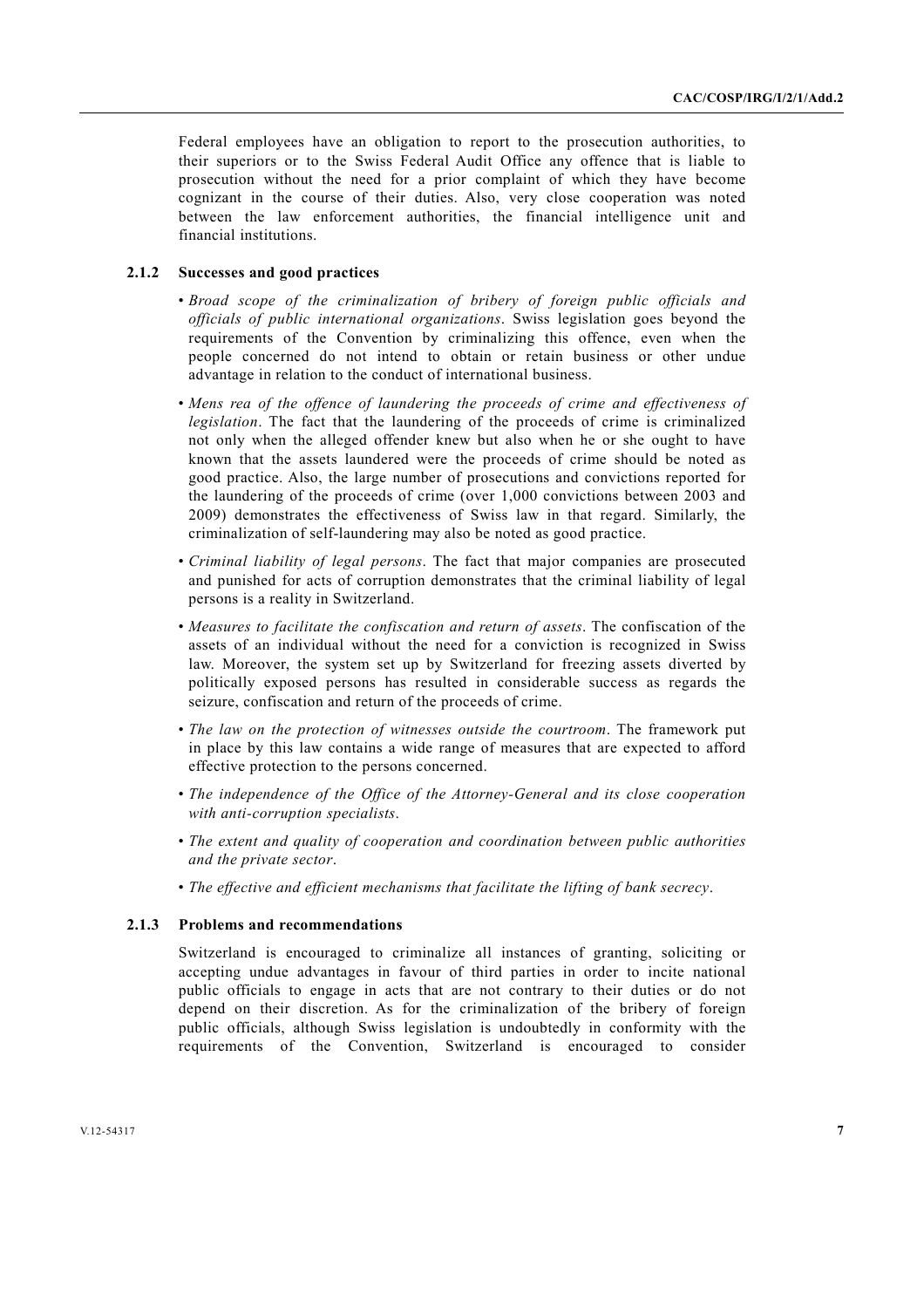criminalizing explicitly advantages granted for acts that are not contrary to the duties of the foreign public official concerned.

The requirement of a prior complaint in order to prosecute bribery in the private sector may allow some forms of corruption to go unpunished. Switzerland is encouraged to continue considering eliminating this requirement.

The criminalization of the laundering of the proceeds of offences punishable by imprisonment for more than three years covers all acts that States are required by the Convention to establish as criminal offences, with the exception of some minor forms of bribery of national public officials. Switzerland is encouraged to criminalize the laundering of the proceeds of all offences established in accordance with the Convention and all variants thereof.

Switzerland is also encouraged to consider enacting provisions on the extension or suspension of the statute of limitations when an alleged offender has evaded justice and to consider granting immunity from prosecution, under article 37, paragraph 3, to an accused person who provides substantial cooperation in an investigation.

### **2.2 International cooperation (chapter IV)**

#### **2.2.1 Main findings and observations**

 *Extradition; transfer of sentenced persons; transfer of criminal proceedings (arts. 44, 45 and 47)* 

The basic provisions on extradition and mutual legal assistance are to be found in the Federal Act on International Mutual Assistance in Criminal Matters of 20 March 1981 (IMAC). IMAC is fairly detailed and has been amended several times in order to respond to emerging needs. The principle of dual criminality is applied to extradition (art. 35, para. 1 (a)).

Switzerland may extradite even in the absence of an international treaty or convention. Switzerland is a party to several multilateral conventions on extradition, in particular the European Convention on Extradition of 13 December 1957 and its two Additional Protocols. It is also a party to a number of bilateral extradition treaties.

IMAC articles 32 to 38 set out the conditions for extradition. These are in line with the provisions of the Convention.

Swiss law contains several provisions to expedite extradition procedures. Among these is IMAC article 12, paragraph 2, which restricts the possibility of suspending extradition procedures. Article 17*a* establishes a general obligation to deal with requests promptly. The Federal Office of Justice is entitled to intervene where a delay is unjustified.

IMAC articles 85 to 87 set out the principle of *aut dedere, aut judicare*; if extradition is not granted, Switzerland may exercise its jurisdiction instead of the requesting State. Similar provisions govern extradition for the purpose of enforcing a sentence.

IMAC also governs the procedure to be followed in transferring the punishment for an offence and in transferring the enforcement of a foreign criminal judgement. IMAC article 8*a* provides that the Federal Council may conclude bilateral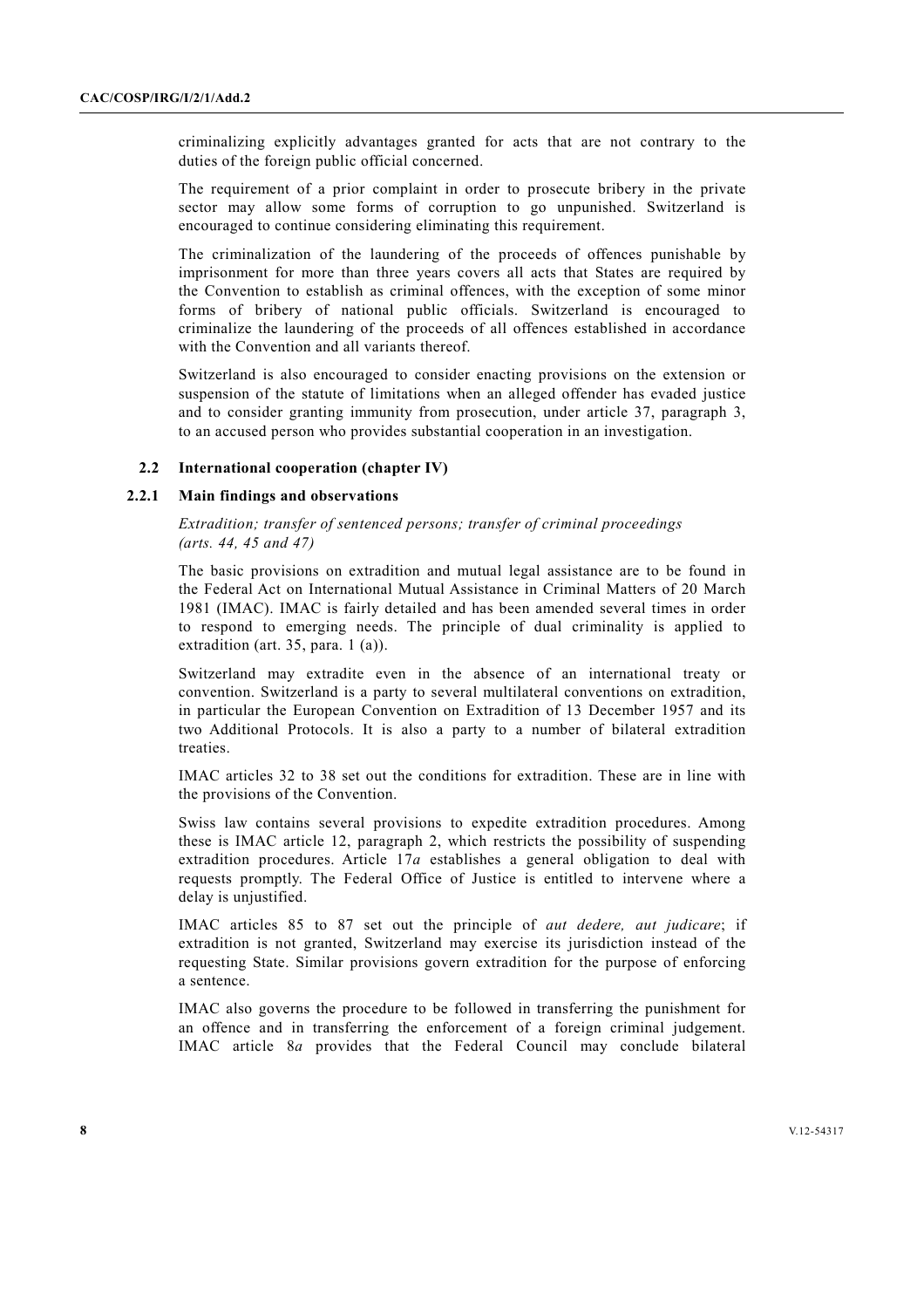agreements with foreign States regarding the transfer of convicted persons. Switzerland has entered into a number of bilateral and multilateral agreements that provide for the possibility of the transfer of persons sentenced to imprisonment. Among these are the Convention on the Transfer of Sentenced Persons (1983) and its Additional Protocol (1997), and bilateral agreements with Barbados, Cuba, Morocco, Paraguay, Peru and Thailand.

Pursuant to the general principle contained in IMAC article 85, criminal proceedings may be transferred to Switzerland. The transfer of criminal proceedings is regulated in detail in IMAC articles 86 to 93. Bilateral treaties with Austria, Germany and Italy allow the direct transfer of criminal prosecution, which, according to the Swiss authorities, has resulted in proceedings being conducted without delay.

### *Mutual legal assistance (art. 46)*

IMAC contains a wide range of provisions on mutual legal assistance. In addition, Switzerland has entered into a large number of bilateral and multilateral agreements or arrangements on mutual legal assistance, including the European Convention on Mutual Assistance in Criminal Matters of 20 April 1959 and its Second Additional Protocol, the Criminal Law Convention on Corruption of 27 January 1999 and bilateral agreements with Algeria, Australia, Brazil, Canada, Ecuador, Egypt, India, Japan, Mexico, Peru, the Philippines and the United States of America. The Federal Office of Justice has been designated the Swiss central authority for mutual legal assistance. Switzerland does not require requests to be submitted through diplomatic channels. The average time for responding to a request is estimated to be between six and 12 months.

Switzerland follows the international practice of granting requests requiring coercive measures only on the condition that dual criminality applies. However, even in the absence of dual criminality, a request for assistance involving coercive measures (which, according to Switzerland, include search, seizure, production orders and the handing over of records and documents) may be granted, where it exonerates an accused person. Requests for assistance that do not involve coercion will be executed even in the absence of dual criminality, so long as the grounds for refusal set out in IMAC articles 2 and 3 do not apply.

The issue of fiscal offences has been of particular interest in the context of Swiss international cooperation. IMAC article 3, paragraph 3, establishes the basic limits to cooperation in this regard: "A request shall not be granted if the subject of the proceeding is an offence that appears to be aimed at reducing fiscal duties or taxes or that violates regulations concerning currency, trade or economic policy." If the facts of the case are considered acts of corruption under the Convention by the Swiss authorities, assistance may be given even if the case involves fiscal matters. This also applies, mutatis mutandis, to extradition. The use of evidence, however, is subject to the principle of speciality.

The obligation for Swiss banking institutions to make documents available to the Office of the Attorney-General upon request when evidence or information is needed in a criminal case applies equally in international cooperation, subject to the condition of dual criminality.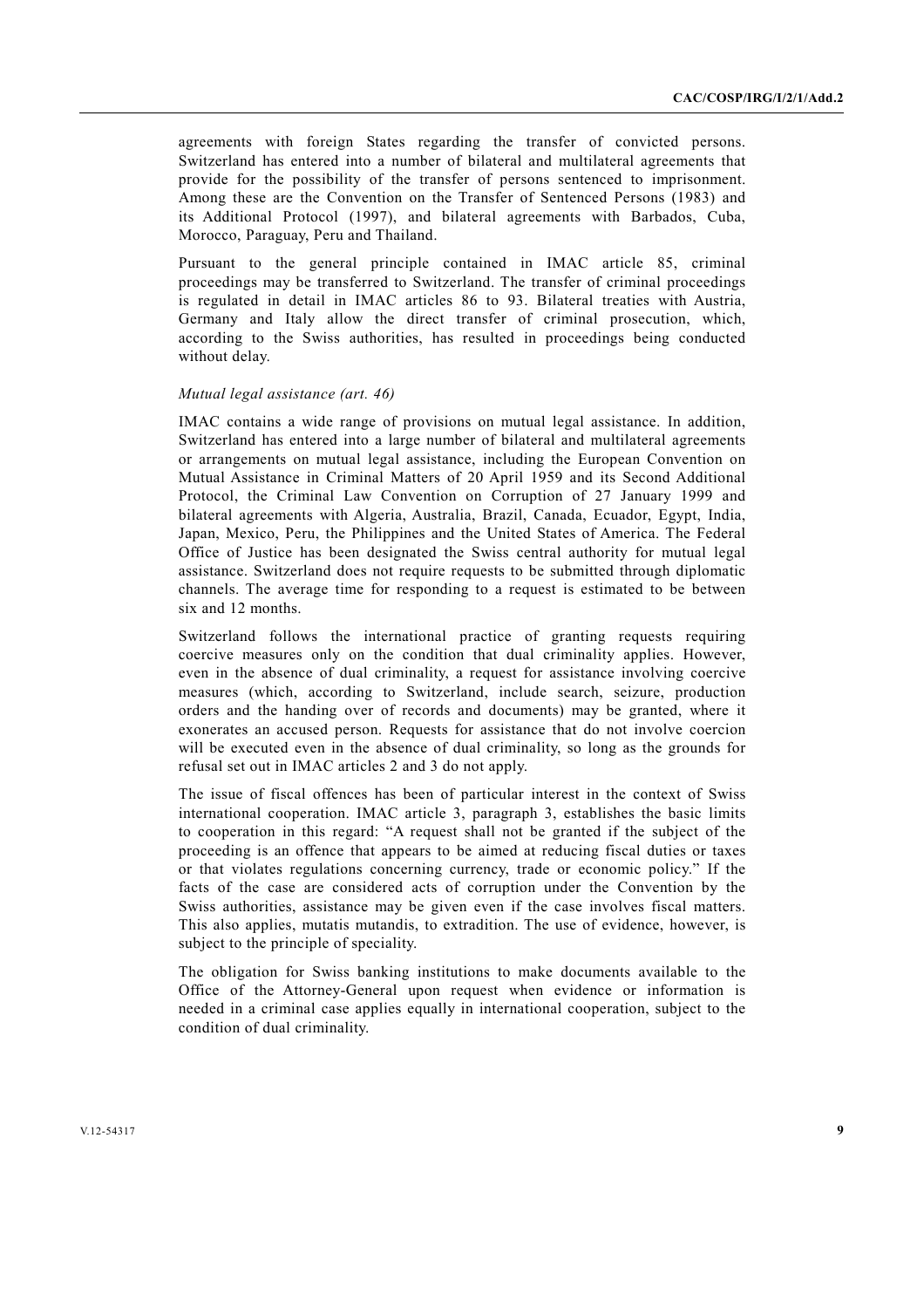According to the basic provision in Swiss law (IMAC art. 80*a*), mutual legal assistance is to be executed in accordance with Swiss procedural law. However, IMAC article 65 allows for the taking of testimony in accordance with the law of the requesting State, if the latter so requests, provided that such law is compatible with Swiss law and does not cause serious damage to the participants in the proceedings.

### *Law enforcement cooperation; joint investigations; special investigative techniques (arts. 48, 49 and 50)*

The legal basis for international law enforcement cooperation by the Swiss authorities is the Federal Act on the Central Criminal Police Bureaux of the Confederation. The Swiss Criminal Code governs collaboration with the International Criminal Police Organization (INTERPOL), with the European Police Office (Europol) and the States party to the Schengen Agreement of 14 June 1985 between the Governments of the States of the Benelux Economic Union, the Federal Republic of Germany and the French Republic on the gradual abolition of checks at their common borders ("the Schengen Agreement").

The Swiss authorities engage in international law enforcement cooperation on several levels, both globally (through INTERPOL) and within Europe (on the basis of the Schengen Agreement), and also on the basis of a large number of bilateral and multilateral treaties. The centres for police and customs cooperation in Geneva and Chiasso are useful in facilitating the exchange of information. In addition, Swiss police officers stationed abroad and foreign liaison officers seconded to Switzerland contribute to the coordination between the authorities of the States parties concerned.

Switzerland has concluded bilateral agreements on police cooperation with Albania, Austria, Bosnia and Herzegovina, the Czech Republic, France, Germany, Hungary, Italy, Latvia, Liechtenstein, Romania, Serbia, Slovenia, the former Yugoslav Republic of Macedonia and the United States of America.

Further measures undertaken by the Swiss authorities to facilitate effective coordination include the expansion of the network of liaison officers and the possible establishment of working groups to undertake analysis of offences on the basis of bilateral agreements. In addition, bilateral agreements, including one with Germany, provide for joint police training.

Some agreements on international cooperation in law enforcement provide for the formation of joint investigation teams. The agreement with the United States, for example, allows for the formation of joint investigation teams to counter terrorism and its financing.

With regard to special investigative techniques, the monitoring of postal deliveries and telecommunications may, under certain conditions, be ordered with a view to the investigation of certain offences, including corruption-related offences. Moreover, under certain conditions, the Office of the Attorney-General may use other technical means of surveillance or observation and may also monitor banking relationships. In the context of mutual legal assistance, the Second Additional Protocol to the European Convention on Mutual Assistance in Criminal Matters, to which Switzerland is a party, includes provisions on cross-border observation, controlled delivery and joint investigative teams.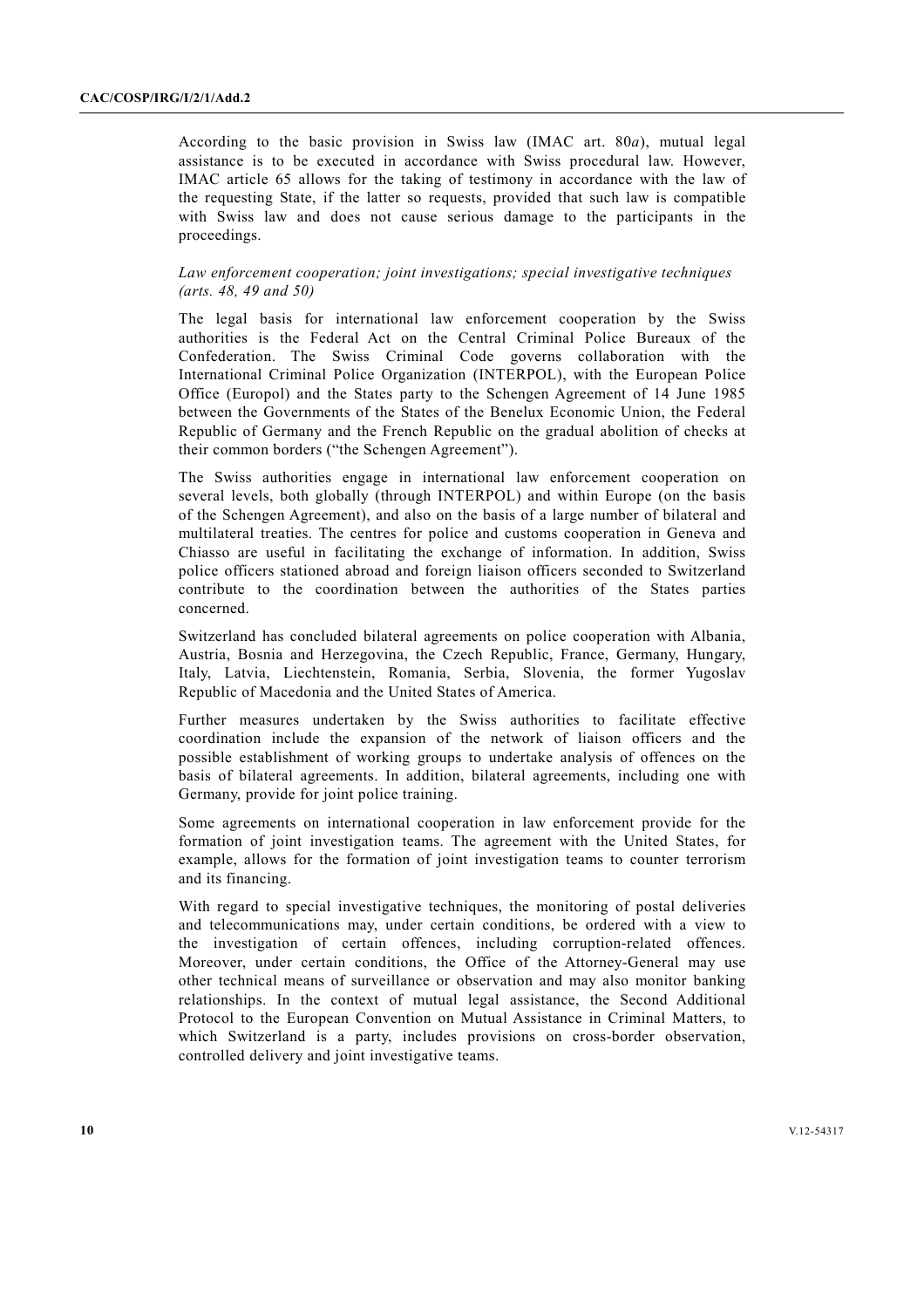#### **2.2.2 Successes and good practices**

*The principle of favourable treatment in international cooperation*. Swiss jurisprudence has adapted to international cooperation the principle of favourable treatment, which is more widely known in connection with labour law and human rights law. Applying this principle, which has been developed on the basis of case law, Switzerland interprets the provisions of international conventions such as the United Nations Convention against Corruption in a manner that is most favourable to international cooperation in judicial matters. This is an example of how policy and jurisprudence can promote international cooperation.

*Simplified extradition on the basis of consent*. IMAC article 54, which is based on the provisions of the European Convention on Extradition, provides for a simplified extradition procedure, executed within only a few days or even a few hours of receipt of a request, in cases where the person whose extradition is requested consents to the extradition. According to the Swiss authorities, this simplified procedure is applied in a little over half of extradition cases.

*Return of assets*. The statistics provided on assets seized in Switzerland and returned under the judicial assistance procedure demonstrate the successes achieved in this regard. In recent years alone, several hundred million United States dollars have been returned. Among the largest amounts returned recently were \$40 million to Nigeria in 2006 and \$74 million to Mexico in 2008.

*Reversal of the burden of proof and the use of presumption in cases of mutual legal assistance relating to requests for the return of assets*. On the basis of the provisions of the Criminal Code on the partial reversal of the burden of proof in connection with assets belonging to a person who has participated in or supported a criminal organization, the Swiss authorities have returned considerable sums to countries of origin. The Restitution of Illicit Assets Act, meanwhile, makes it possible to seize assets illicitly obtained by a politically exposed person or his or her associates. Under certain conditions, the illicit origin of assets is presumed.

*Provision of technical assistance in law enforcement*. Switzerland has made experts available for the provision of technical assistance abroad. It has also sent experts to developing countries in order to help them improve their investigations and formulate requests for mutual legal assistance more effectively.

# **2.2.3 Problems and recommendations**

It is noted that Switzerland has become a party to several treaties that include provisions on international cooperation in criminal matters. Switzerland is encouraged to continue to expand this network of treaties.

Swiss legislation appears to allow the Swiss authorities to require a requesting State to pay the costs involved in the execution of a mutual legal assistance request. Switzerland is encouraged to ensure the consent of the requesting State or to hold prior consultations with it in all cases.